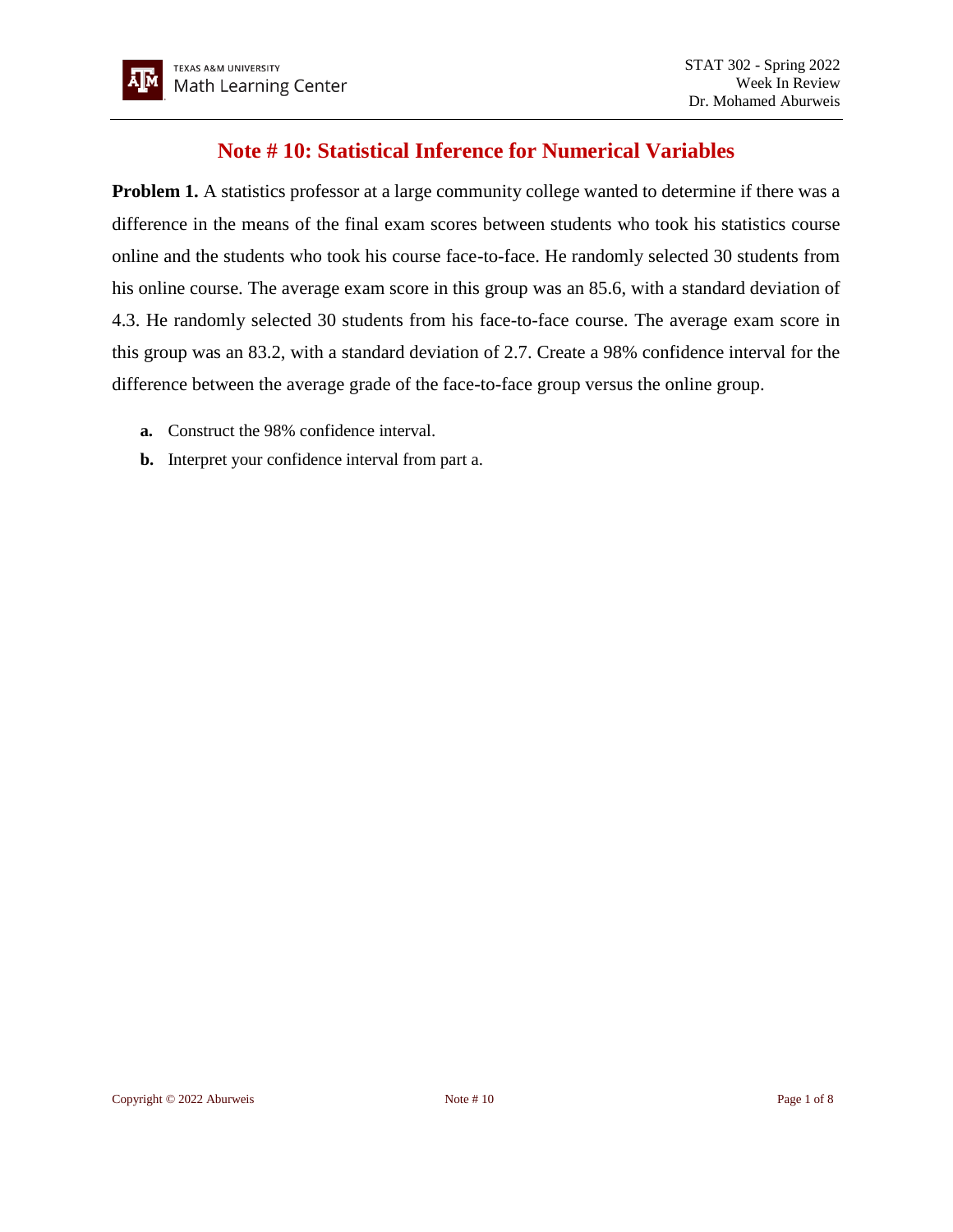**Problem 2.** A statistics professor at a large community college wanted to determine if there was a difference in the means of the final exam scores between students who took his statistics course online and the students who took his course face-to-face. He randomly selected 30 students from his online course. The average exam score in this group was an 85.6, with a standard deviation of 4.3. He randomly selected 30 students from his face-to-face course. The average exam score in this group was an 83.2, with a standard deviation of 2.7. Conduct a hypothesis test at the 0.02 significance level to test this.

- **a.** What are the hypotheses?
- **b.** What is the significance level?
- **c.** What is the value of the test statistic?
- **d.** What is the p-value?
- **e.** What is the correct decision?
- **f.** What is the appropriate conclusion/interpretation?
- **g.** Does the hypothesis test agree with the confidence interval from question 1?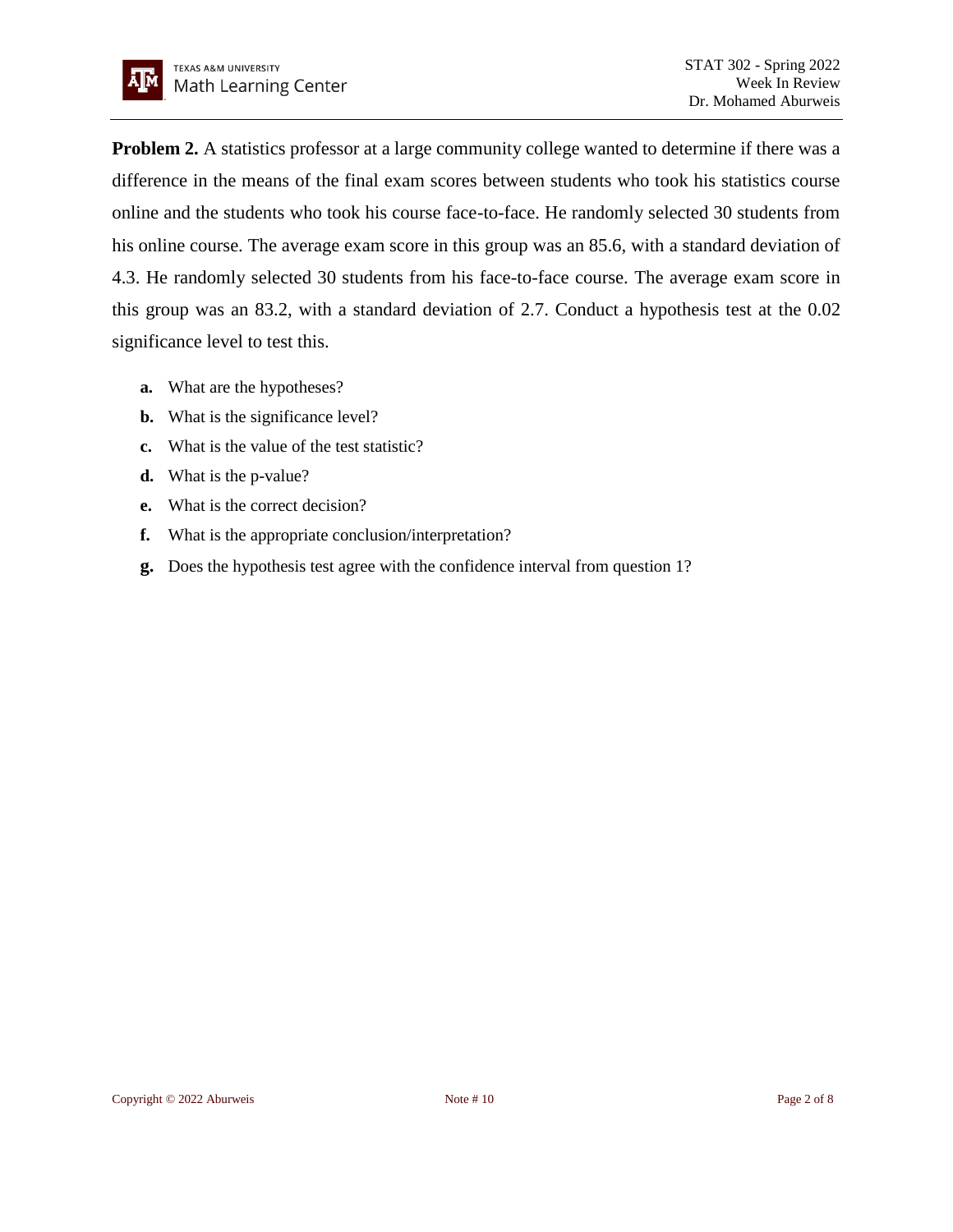**Problem 3.** An instructor decided to create two different versions of the same exam, Version A and Version B. Prior to passing out the exams, he shuffled the exams together to ensure each student received a random version. Of the 30 students who took Version A, the average score was a 79.4, with a standard deviation of 14. Of the 27 students who took Version B, the average score was a 74.1, with a standard deviation of 20. Because he wants to ensure that the exam was fair to all students, he would like to evaluate whether the difference observed in the groups is so large that it provided convincing evidence that Version B was more difficult (on average) than Version A. Consider the students who took Version A to be Group A and the students who took Version B to be Group B. Create a 99% confidence interval for the difference between the average scores on Version A and Version B.

- **a.** Construct the 90% confidence interval.
- **b.** Interpret your confidence interval from part a.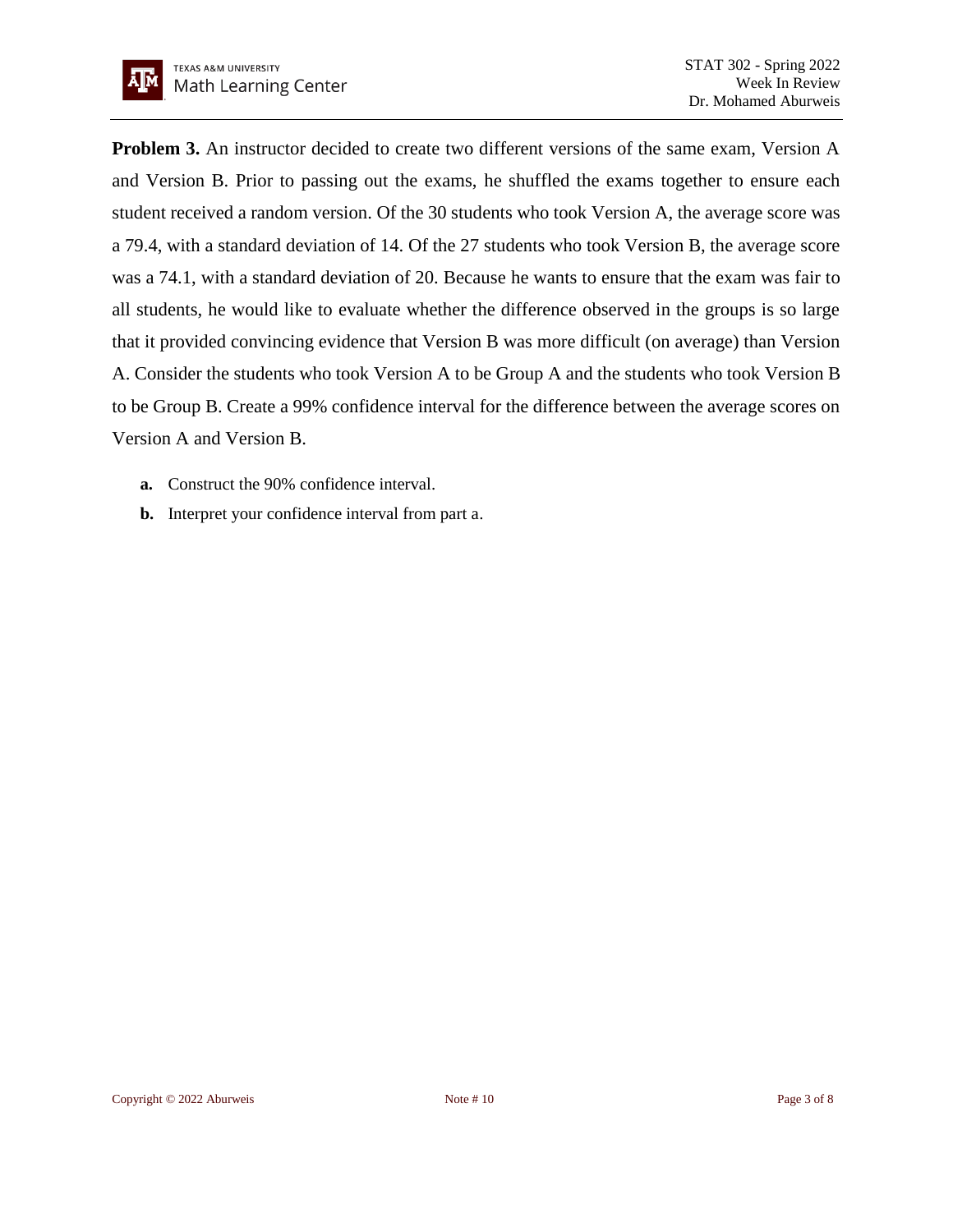**Problem 4.** An instructor decided to create two different versions of the same exam, Version A and Version B. Prior to passing out the exams, he shuffled the exams together to ensure each student received a random version. Of the 30 students who took Version A, the average score was a 79.4, with a standard deviation of 14. Of the 27 students who took Version B, the average score was a 74.1, with a standard deviation of 20. Because he wants to ensure that the exam was fair to all students, he would like to evaluate whether the difference observed in the groups is so large that it provided convincing evidence that Version B was more difficult (on average) than Version A. Consider the students who took Version A to be Group A and the students who took Version B to be Group B. Conduct a hypothesis test at the 0.01 significance level to test this.

- **a.** What are the hypotheses?
- **b.** What is the significance level?
- **c.** What is the value of the test statistic?
- **d.** What is the p-value?
- **e.** What is the correct decision?
- **f.** What is the appropriate conclusion/interpretation?
- **g.** Does the hypothesis test agree with the confidence interval from question 3?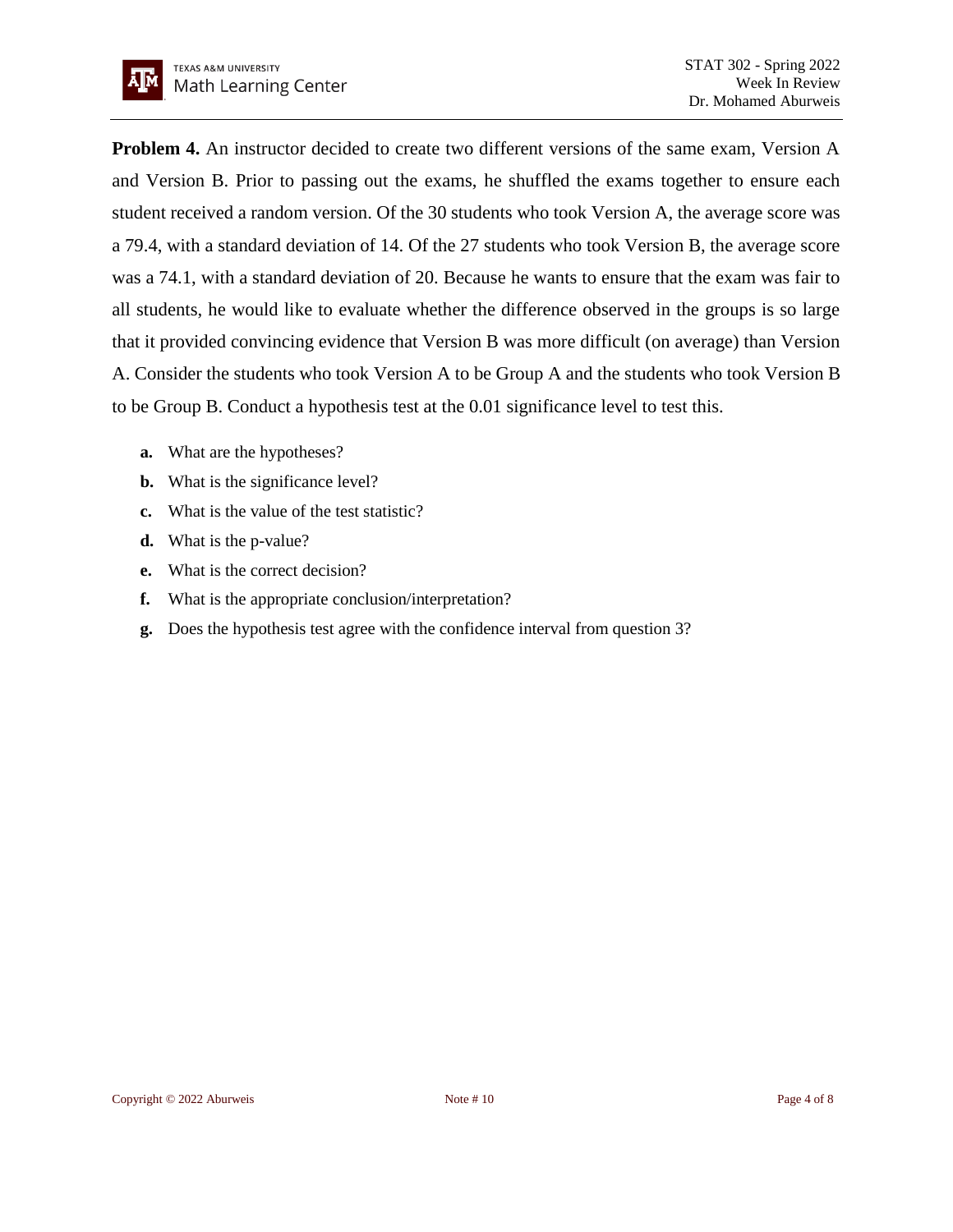**Problem 5.** Use the following ANOVA output to answer the questions below. Assume we are conducting this test at the 10% level.

| <b>Source</b>            | DF | <b>Sum of Squares</b> | <b>Mean Squares</b> | <b>F</b> Value | Prob   |
|--------------------------|----|-----------------------|---------------------|----------------|--------|
| <b>Groups</b>            |    | 435.59259             | 217.7963            | 1.9211042      | 0.1569 |
| <b>Error (Residuals)</b> | 51 | 5781.8889             | 113.37037           |                |        |
| <b>Total</b>             | 53 | 6217.4815             |                     |                |        |

- **a.** Based on the type of test that was run, what kind of variables are we studying?
- **b.** How many groups were compared?
- **c.** How many total observations were there?
- **d.** What is the SSG? What is the SSE? What is the SST?
- **e.** What is the MSG? What is the MSE?
- **f.** What is the value of the test statistic?
- **g.** What is the p-value?
- **h.** What is the correct decision?
- **i.** What is the appropriate conclusion/interpretation?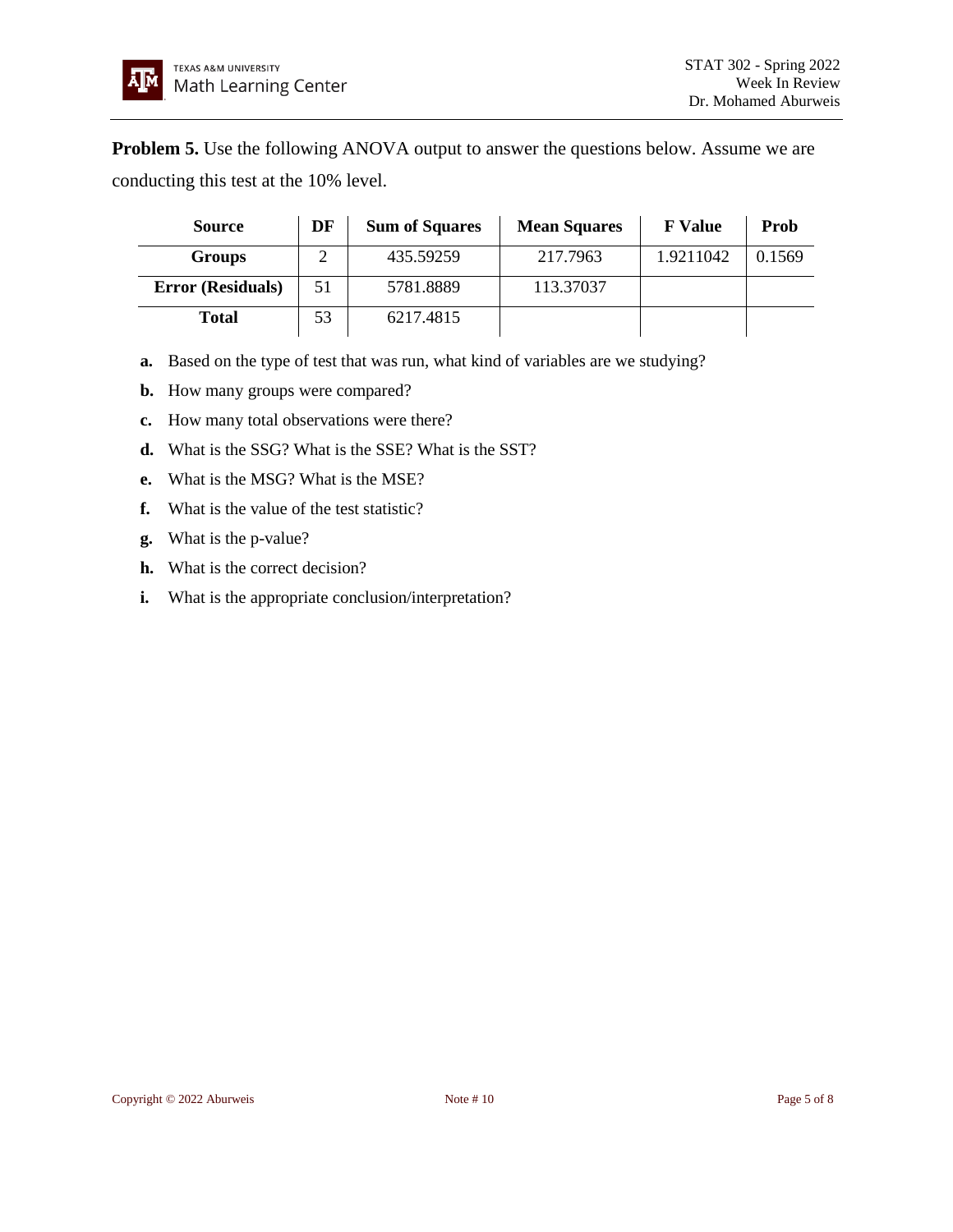## **Problem 6.** Use the following data set, and create and compute the values for the ANOVA table.

| Group 1 | Group 2 | Group 3 |
|---------|---------|---------|
|         |         | 15      |
| 10      |         | 17      |
|         |         | 16      |

## ANOVA Table:

| <b>Source</b>            | DF | <b>Sum of Squares</b> | <b>Mean Squares</b> | <b>F</b> Value | Prob     |
|--------------------------|----|-----------------------|---------------------|----------------|----------|
| <b>Groups</b>            |    |                       |                     |                | 0.000193 |
| <b>Error (Residuals)</b> |    |                       |                     |                |          |
| <b>Total</b>             |    |                       |                     |                |          |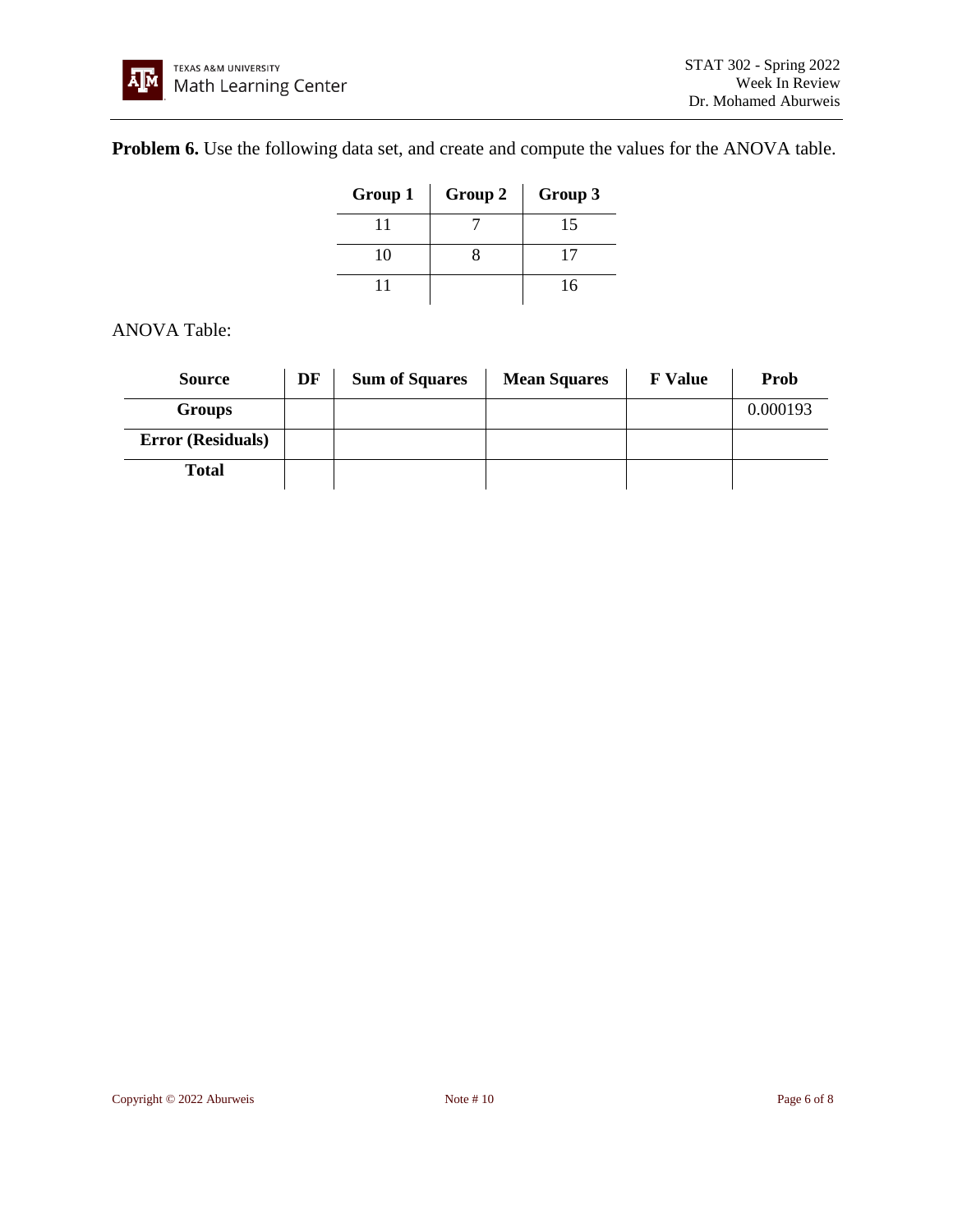**Problem 7.** A teacher wants to know if test scores are different between his classes. Test this at the 5% level.

| <b>Source</b>            | DF | <b>Sum of Squares</b> | <b>Mean Squares</b> | <b>F</b> Value | Prob     |
|--------------------------|----|-----------------------|---------------------|----------------|----------|
| Class (Groups)           |    | 3.798                 |                     |                | 0.066358 |
| <b>Error (Residuals)</b> |    | 41.228                |                     |                |          |
| <b>Total</b>             | 84 |                       |                     |                |          |

- **a.** What kind of test should we conduct?
- **b.** What are the hypotheses?
- **c.** What is the significance level?
- **d.** The ANOVA table above is partially filled in. Complete the missing spaces.
- **e.** How many different classes was the teacher comparing?
- **f.** How many total students were in those classes?
- **g.** What is the value of the test statistic?
- **h.** What is the p-value?
- **i.** What is the correct decision?
- **j.** What is the appropriate conclusion/interpretation?